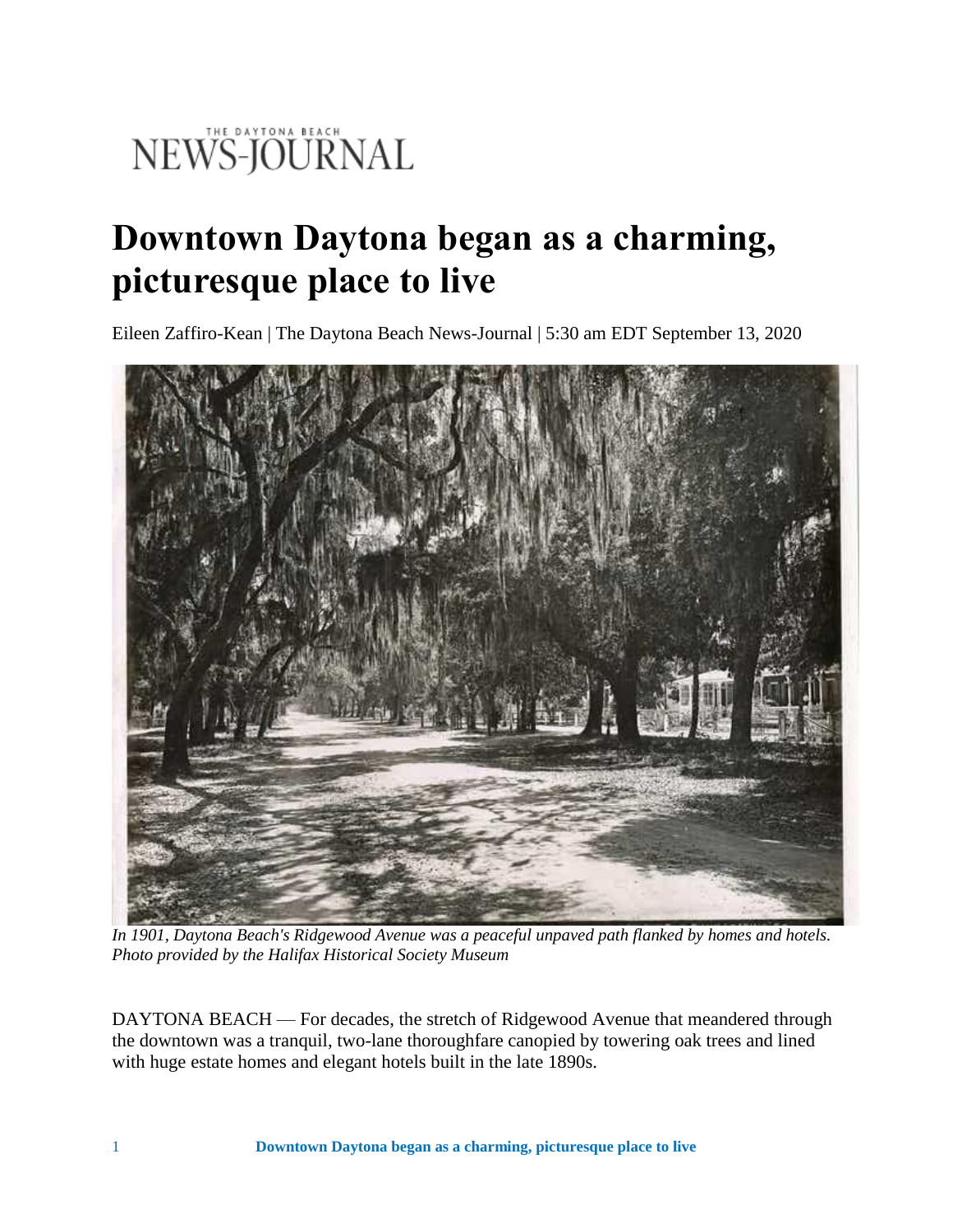Beach Street, where the city was born in the 1870s, was long the place to buy a new dress, watch a parade or wander into Riverfront Park to walk a garden path or feed the goldfish in a chain of ponds.



*This rendering shows a soldiers memorial that in the early 1900s stood in Riverfront Park along Beach Street in downtown Daytona Beach. Part of the memorial has since been moved to Tuscawilla Park on the Orange Avenue side of the park. Rendering provided by the Halifax Historical Society Museum*

In the 1950s, teenagers packed a small Bay Street soda shop next to the original Mainland High School to sip 10-cent Cokes, play pinball and listen to rock and doo-wop on the jukebox. At night people would walk Beach Street and window shop, never feeling unsafe.

"It was the exciting place to go," recalled 79-year-old Ormond Beach resident Kris Daugherty.

The closest the riverfront came to a homeless presence was Brownie The Town Dog, a stray canine who showed up on Beach Street in 1940, dined on steak and ice cream from local merchants and hung around downtown cab drivers who built him a dog house.

While downtown Daytona Beach's Mayberry-esque past has long been cherished, the city's urban center took a bad turn in the 1970s and its future looked depressingly gloomy for decades.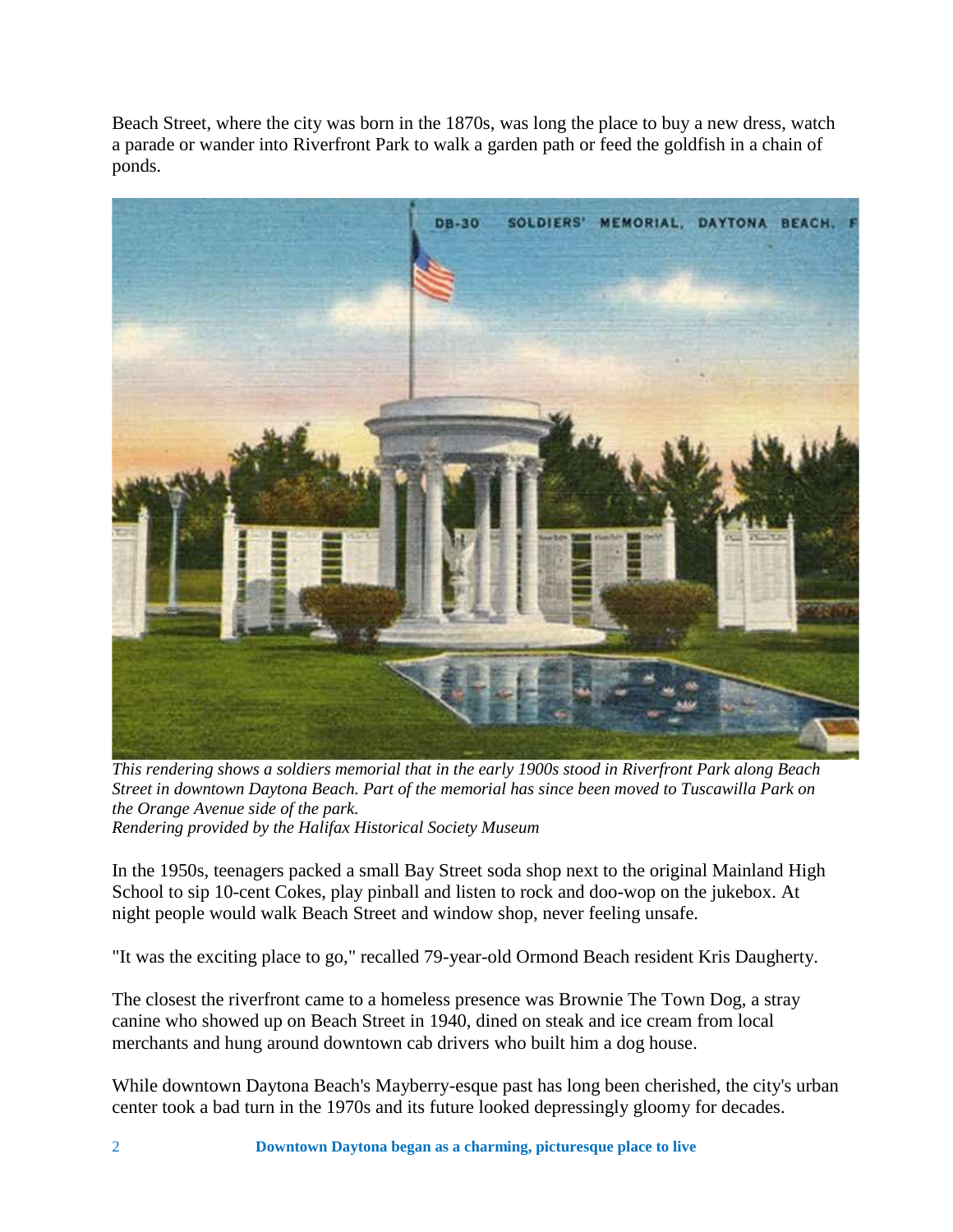But the clouds are parting now with the recent promise of at least a few hundred million dollars of investment being pursued for the blocks between Ridgewood Avenue, Beach Street, Main Street and Orange Avenue.

As the downtown catapults into its future with everything from a dramatically improved Riverfront Park to new apartments and offices that will bring hundreds of employees to Beach Street, memories of its past will remain priceless for those who lived early chapters of their lives there.

### **Batista, elephants and WAACs**

The family roots of Bonnie Decker Tippets run deep in the city's historic core. Her maternal grandmother was born in 1884 on an island just north of the Main Street bridge where her greatgrandfather, a Union solider from Ohio, had built a large sawmill.



*During World War II, the southern Daytona Beach riverfront became the site of a large tent city that was built next to the Halifax for the Women's Army Auxiliary Corps. Daytona Beach was a training site for thousands of WAACs, who were lodged throughout the city. Training was carried out on the beach, in Riverfront Park and on City Island. Rendering provided by the Halifax Historical Society Museum*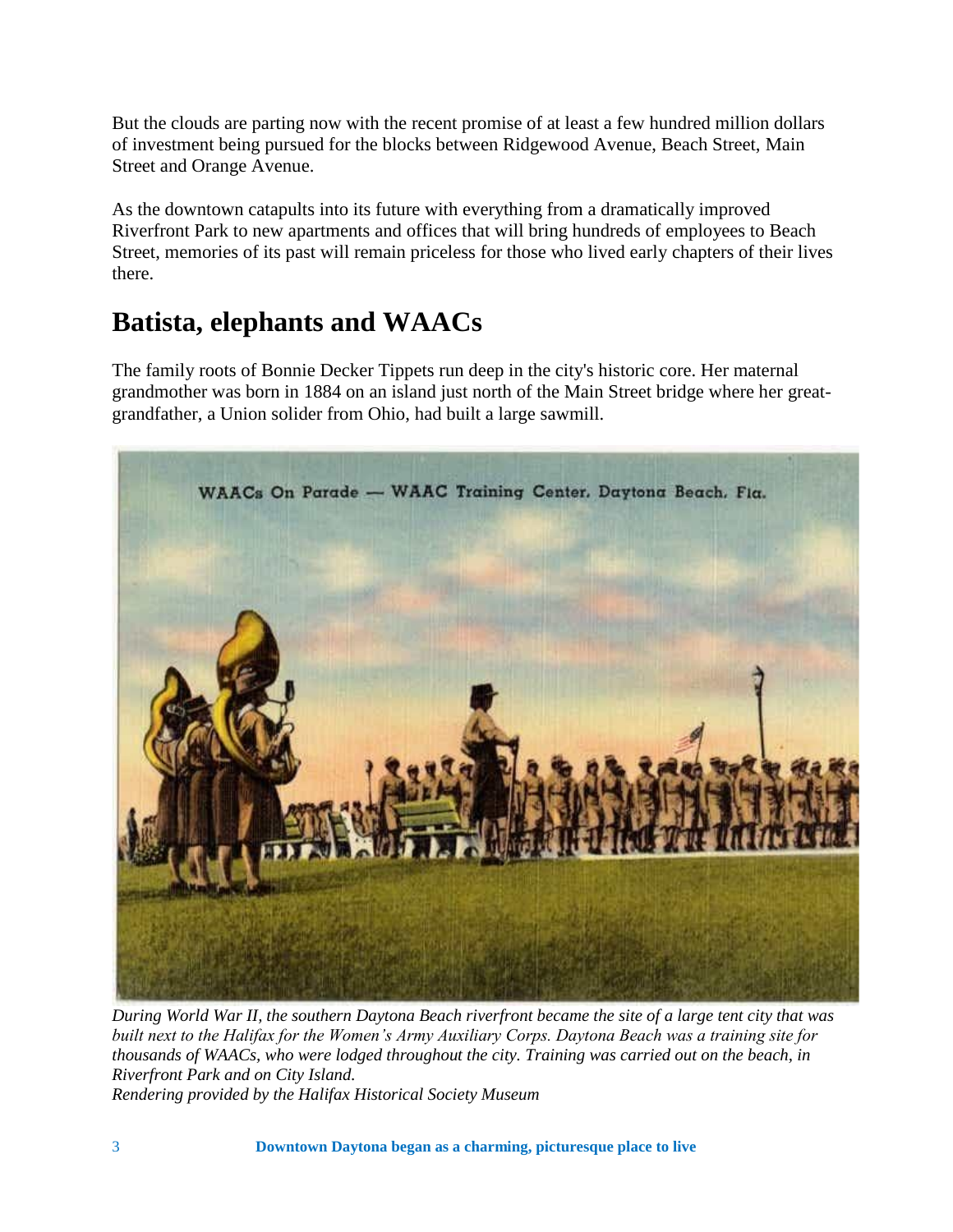In the early 1900s, her grandmother was an operator for Daytona Beach's first telephone exchange, which was located in a small frame building on the northeast corner of Beach Street and Orange Avenue near the town hall and train station. Tippets' grandmother had just 100 customers.

In 1922, her father's family left New York City and purchased a grand Queen Anne-style hotel on Ridgewood Avenue built in the late 1890s called The Oaks. It was a place opulent enough to have counted Winston Churchill among its guests.

Her grandfather also purchased the house next to the four-story hotel, and that home on the northwest corner at Bay Street is where Tippets grew up.



*The Oaks Hotel stood on the northwest corner of Ridgewood Avenue and Bay Street from the 1890s to the 1960s. The hotel was one of many upscale places along Ridgewood Avenue that drew northerners looking to get out of the cold in the winter. Photo provided by Bonnie Decker Tippets*

The 79-year-old Tippets, who lives in Texas now, said some of her happiest memories are of the parades on Beach Street.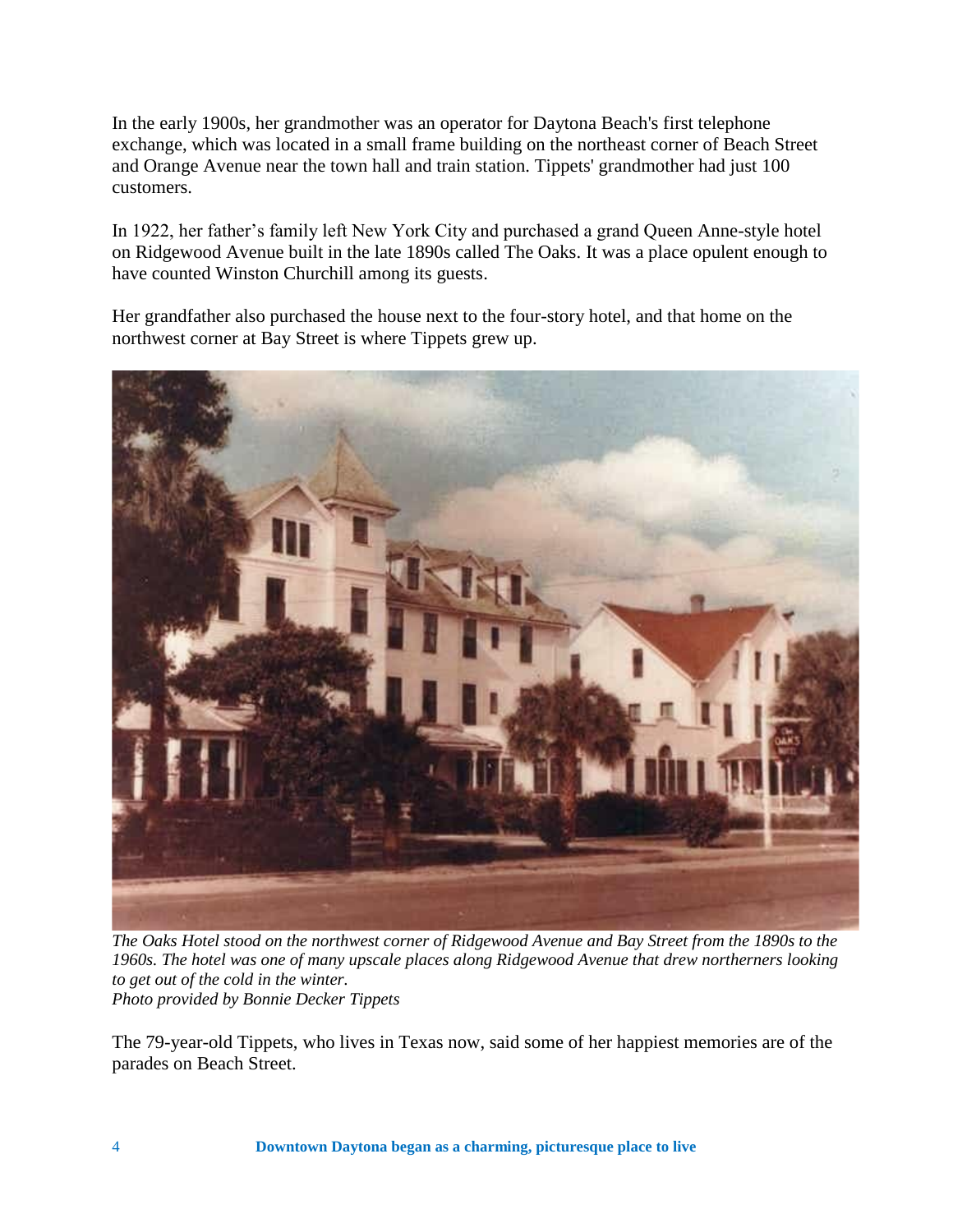"Several times a year — Christmas, Fourth of July, high school homecomings and any other special occasion — could bring a big parade with all the local marching bands, including the Bethune-Cookman band, which was wonderful," she said.

Tippets also recalls one very unique parade.

"I remember a parade in the mid-1950s in honor of the Cuban dictator, Fulgencio Batista, who owned a home on the peninsula," she said. "When he had to flee Cuba in 1959 because of Fidel Castro, his wife landed at the Daytona airport in a plane full of bullet holes."

She also recalls a big parade when the circus came to Daytona Beach. The tents set up on Bethune Point at the southern end of Beach Street.

"It was very exciting to see the elephants and all the other animals," she said.

During World War II, Bethune Point became the site of a large tent city that was built next to the river for the Women's Army Auxiliary Corps. Daytona Beach was a training site for thousands of WAACs, who were scattered around the city.

Some of the women stayed in the Tippets family's hotel, The Oaks.

"Meals were provided at a cafeteria on Beach Street, close to the WAAC's headquarters," said Tippets, who was too young to understand what was happening at the time but later heard stories from her mother. "Every morning the girls would march up Bay Street to get their breakfasts. Eventually, training was carried out on the beach, in Riverfront Park and on City Island."

Also during World War II, when German submarines were attacking merchant ships along the Florida coast, the Daytona Boat Works on South Beach Street was contracted by the Navy to build submarine chasers.

"My grandfather came out of retirement to help build the wooden cabinets that went inside the boats," Tippets said.

#### **Shining shoes and catching crabs**

Her family's hotel stood on the west side of Ridgewood Avenue just north of Bay Street, and the property extended back to Segrave Street. West of Segrave was the area of town where most Black residents lived, went to school, worshiped and shopped.

Black residents were allowed on Beach Street in the days of segregation, but with some different rules imposed on them.

At the age of 87, Harold Lucas can remember what it was like to be a Black child in downtown Daytona Beach in the 1930s and 1940s. He shined shoes, but he could only do that on Beach Street if he stayed well south of Orange Avenue.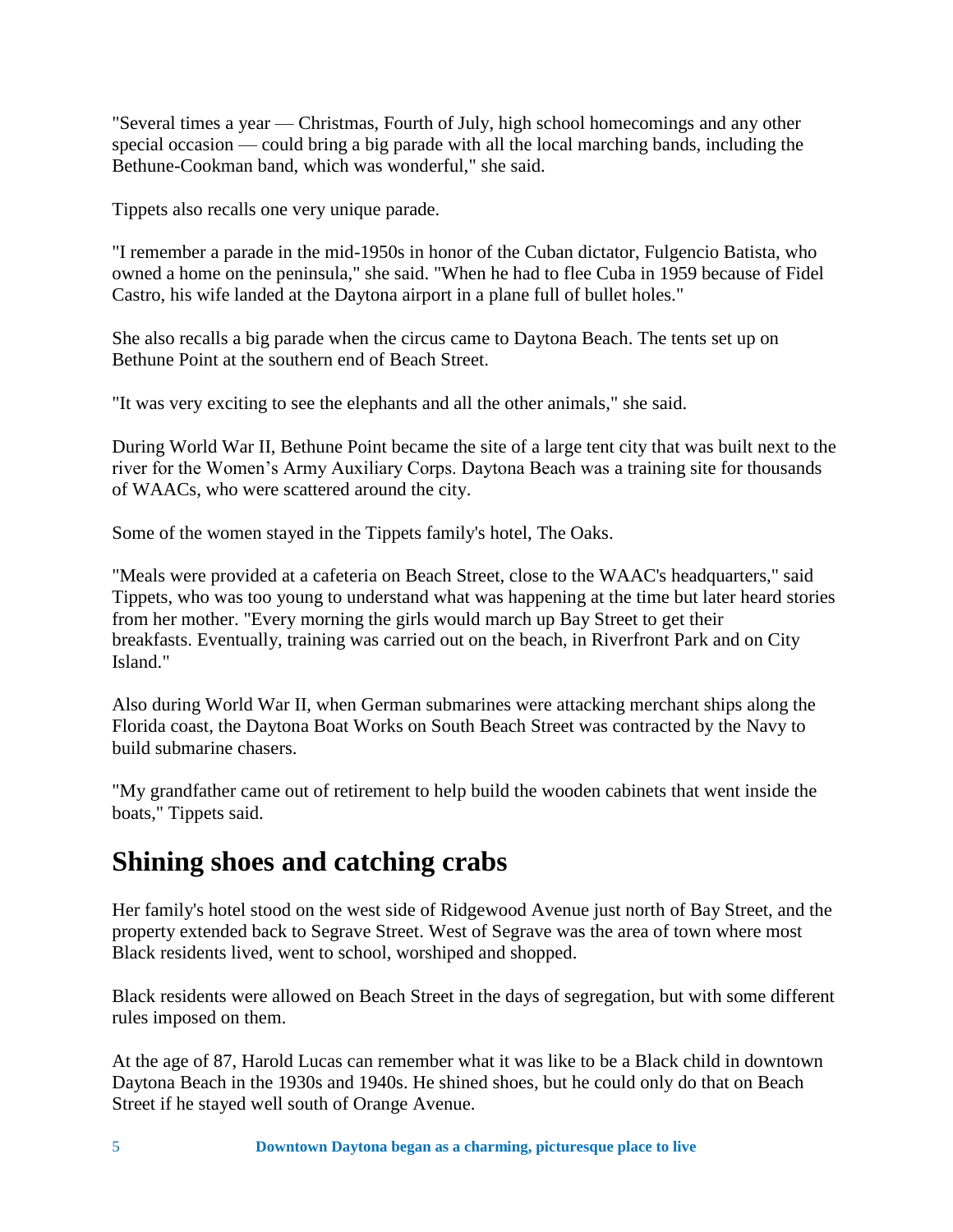"From the fire station north to Second Avenue, they only let white kids shine shoes," recalled Lucas, who still lives in the Midtown neighborhood just west of downtown.

He said he was able to go into Beach Street stores, but he wasn't allowed to sit at the lunch counter in Woolworth's until the 1960s. Nonetheless, Woolworth's hired him to stock shelves.

He was also able to get two other jobs on Beach Street. He cleaned inside a bank, and he was a typist at a Beach Street employment office while he majored in business at what is now Bethune-Cookman University.

Lucas also remembers Ridgewood Avenue when it was flanked by upscale homes, family-owned hotels, gas stations and mighty oaks. Like Tippets, he remembers seeing "fleabag motels" starting to pop up on Ridgewood Avenue in the early 1960s.

Lucas has happy memories of Riverfront Park, where he used to admire the stately war memorial that overlooked a reflection pond and catch crabs on the seawall of the Halifax River with a net.

He remembers wandering past the castle-like Burgoyne mansion encircled in a fence of native rock, an estate that once covered much of the Beach Street block north of what is now International Speedway Boulevard.

#### **'Downtown wasn't downtown anymore'**

As director of the Halifax Historical Society Museum, Fayn LeVeille has downtown knowledge that extends 70 years farther back than Lucas' memory.

LeVeille can explain how Daytona Beach's earliest businesses and homes sprouted along Beach Street south of Orange Avenue, and lots in the 1870s sold for \$25. There were woods north of Orange Avenue, and a cabin was nestled in the trees where the Angell & Phelps Chocolate Factory now stands, she said.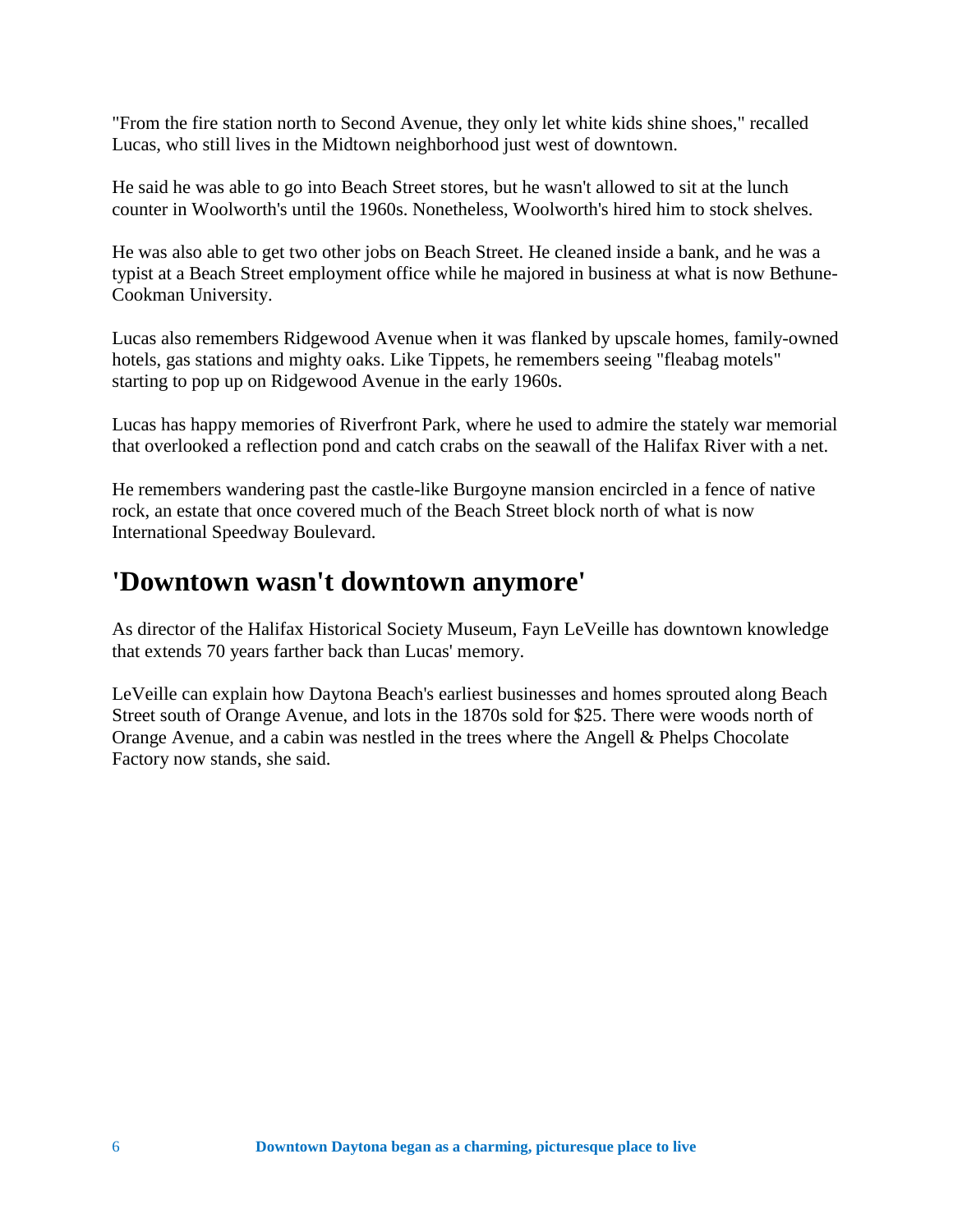

*In the late 1800s, the Palmetto House on the west bank of the Halifax River on South Beach Street was a place to stay for people who had moved to the area and were in the process of building a home. Photo provided by the Halifax Historical Society Museum*

At 80 years old, LeVeille has plenty of firsthand memories, too. She recalls shopping on Beach Street with her mother from the time she was about 5 years old.

"It was the place to go shopping," said LeVeille, whose museum is in a 1910 building that was once Merchants Bank. "I remember Ivey's where the Tic Toc shop is now. It was a big department store."

LeVeille also remembers the sinking disappointment when Volusia Mall ended up gutting Beach Street.

"Downtown wasn't downtown anymore," she said. "Beach Street died quite fast."

Other things that made downtown special, like the war memorial in Riverfront Park, disappeared and chipped away at what the area had been, she said.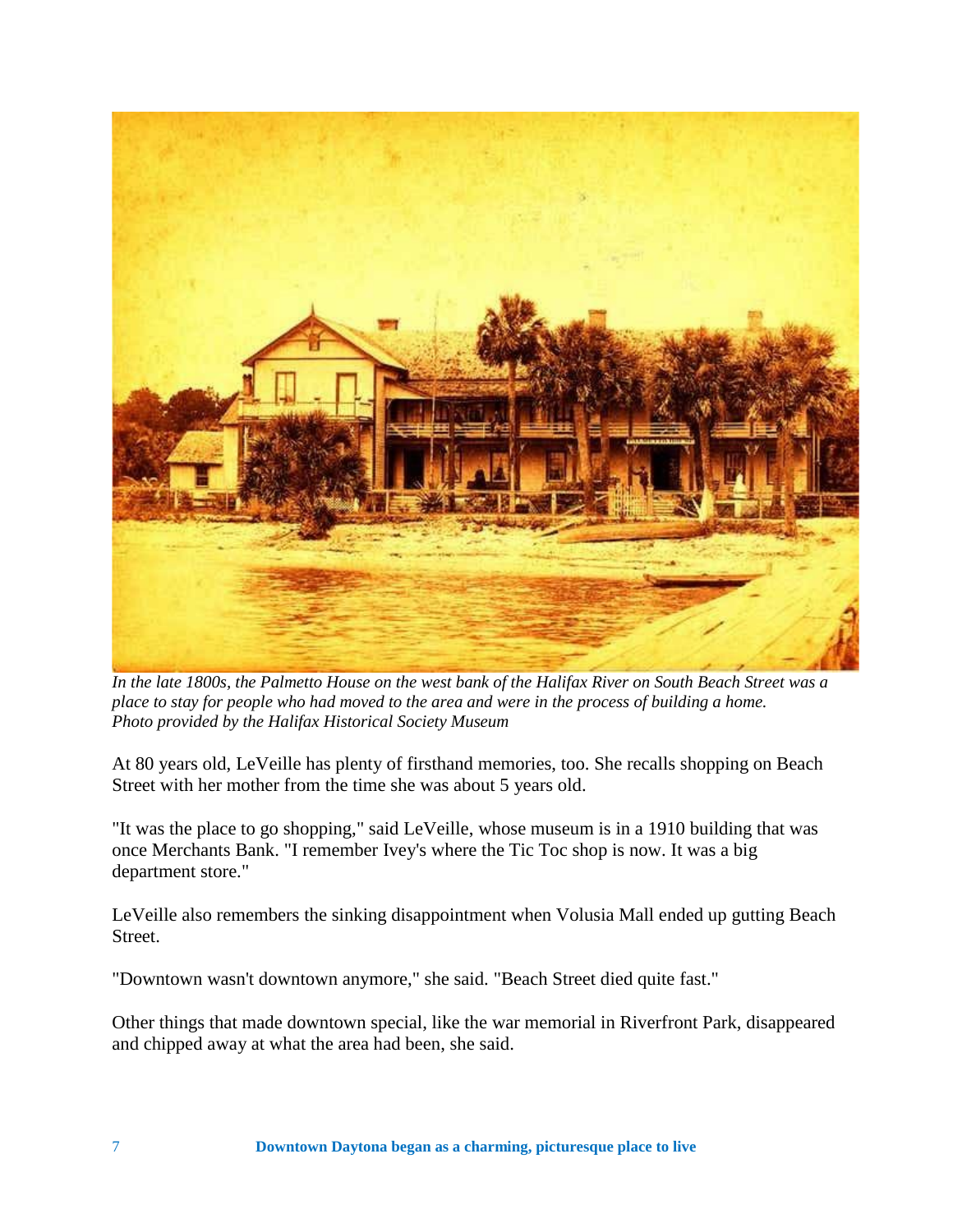Part of Beach Street's demise also came with people from other places who started businesses without understanding the rhythms of a Florida tourist town and a road that only draws certain visitors, LeVeille said.



*This rendering shows what part of the Daytona riverfront looked like in its earliest days. Pictured is a railway station on the left and an early city hall building on the right located near the bridge straddling the Halifax River. Rendering provided by the Halifax Historical Society Museum Rendering provided by the Halifax Historical Society Museum*

Downtown Daytona Beach had a good 100-year run from about 1876 to 1976, and then slid into something locals never expected to see.

Tippets watched Ridgewood Avenue devolve after her family's hotel was leased to someone who turned it into a boarding house that welcomed less than desirable guests. Attorneys transformed another hotel into law offices.

"You began to see a lot of changes in the late 1950s, and it got very rundown," Tippets said. "It just broke your heart."

Interstate 95 became the new north-south route for Florida travelers in the 1960s. And in the 1970s Volusia Mall opened and pulled stores and shoppers off Beach Street, part of the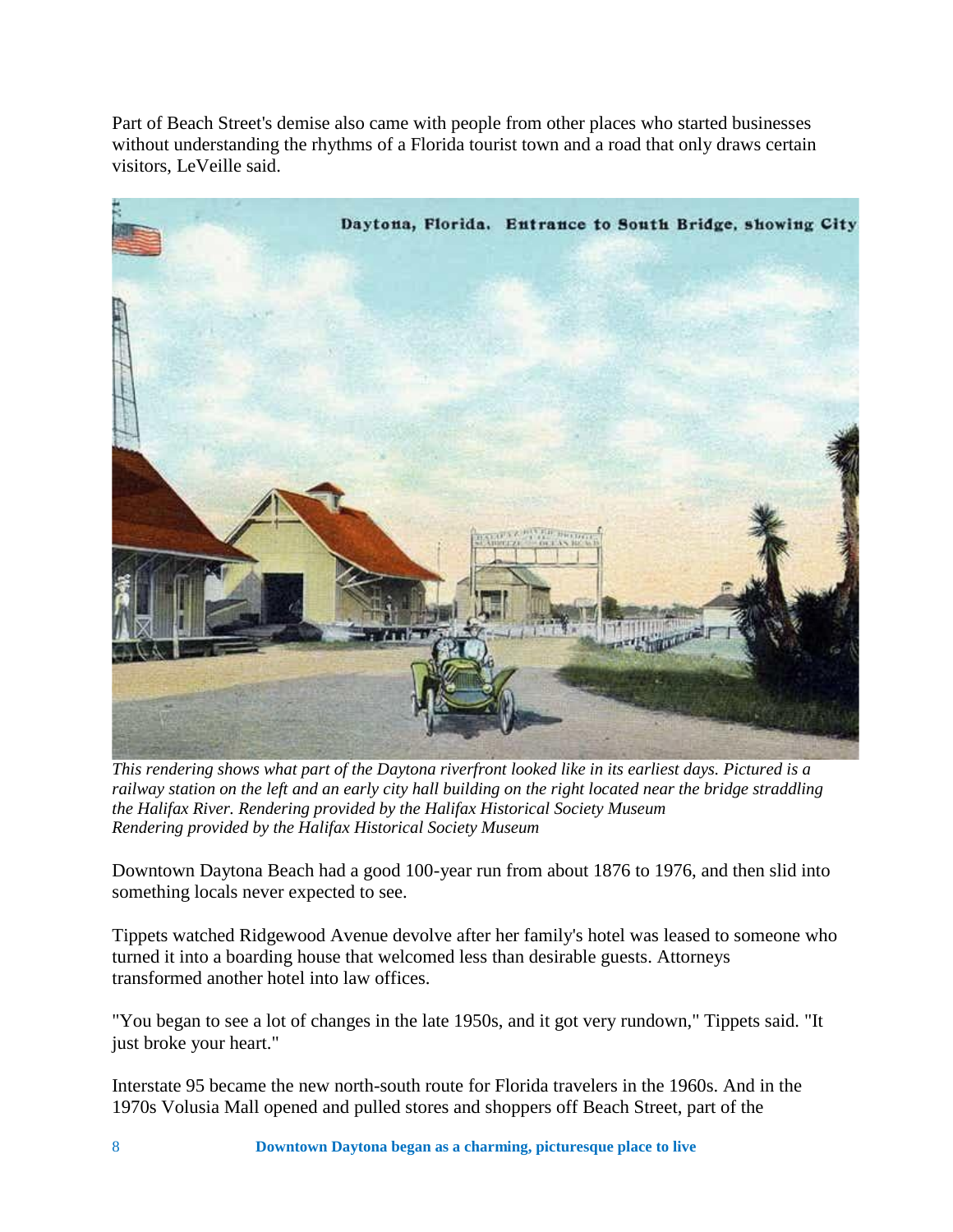same westward migration that led to homeowners, grocery stores and schools leaving the downtown, too.

"In the early 1980s it was devastated. It was just languishing," said Al Brewer, who has run Evans & Son Jewelers on Beach Street for 37 years.

Tippets left Florida in 1959 to go to college in Denver and her parents moved to Ponce Inlet. The last time she drove past the property where her family's hotel and house once stood, it was a Dollar Store and parking lot. She purposely avoids the area now when she visits because it's too hard to look at what it's become.

But she hasn't lost hope. She's seen what the downtown can be. People used to come by the trainload to a station that was on the west end of Magnolia Avenue.

Tippets has an unending fountain of good memories, from watching movies in a Beach Street theater that was one of the city's first air conditioned buildings to working as a teenage copy girl at The News-Journal when it was located on Orange Avenue.

"There was so much going on, and it was just a lovely, lovely area," she said.

Tippets said she's heartened and grateful to see the new efforts to revive downtown Daytona Beach.

"I'm hoping and praying when they make changes on Beach Street they can bring back some of it," she said.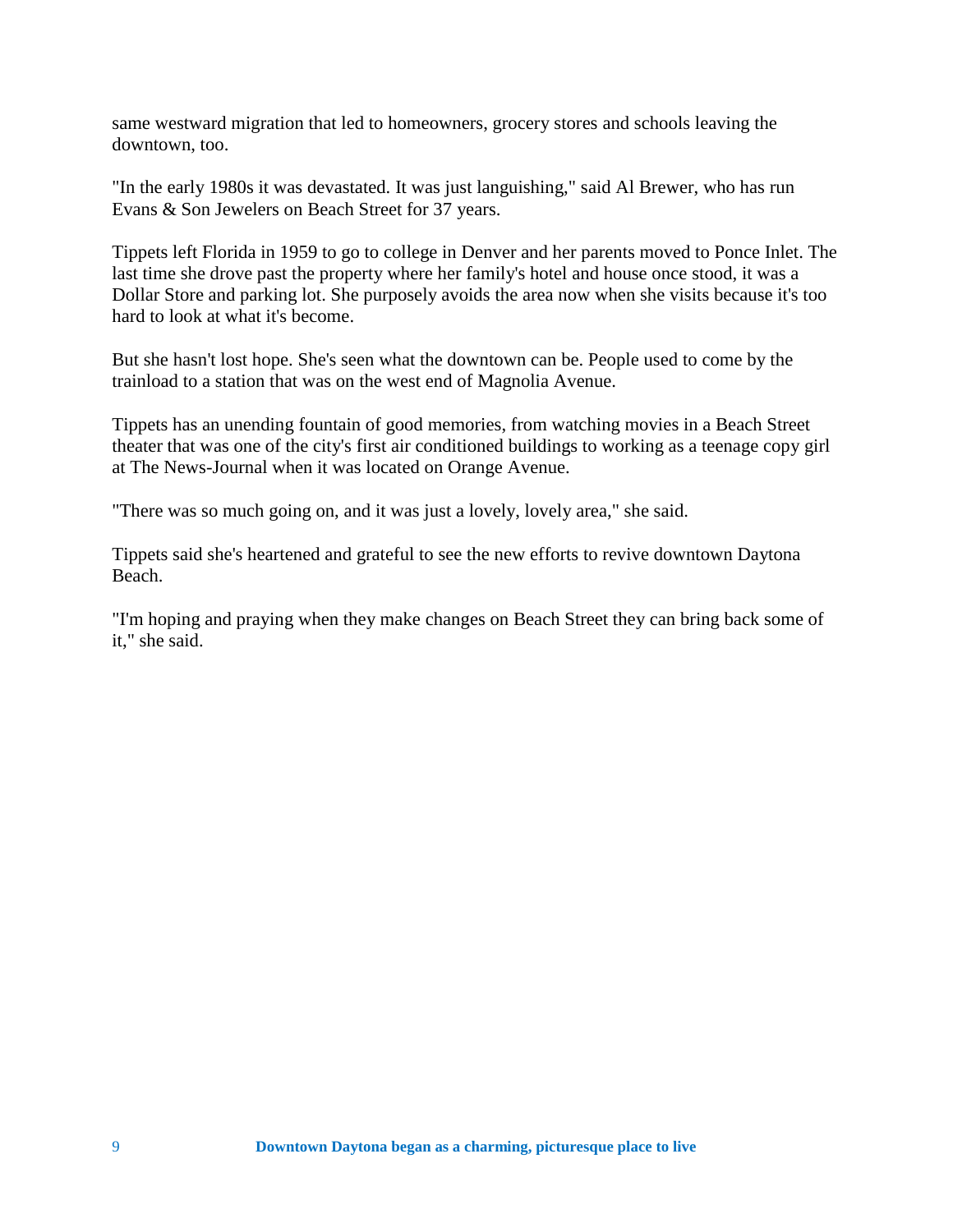

*In the 1870s, people started to move to Daytona and build homes on the banks of the Halifax River. Photo provided by the Halifax Historical Society Museum*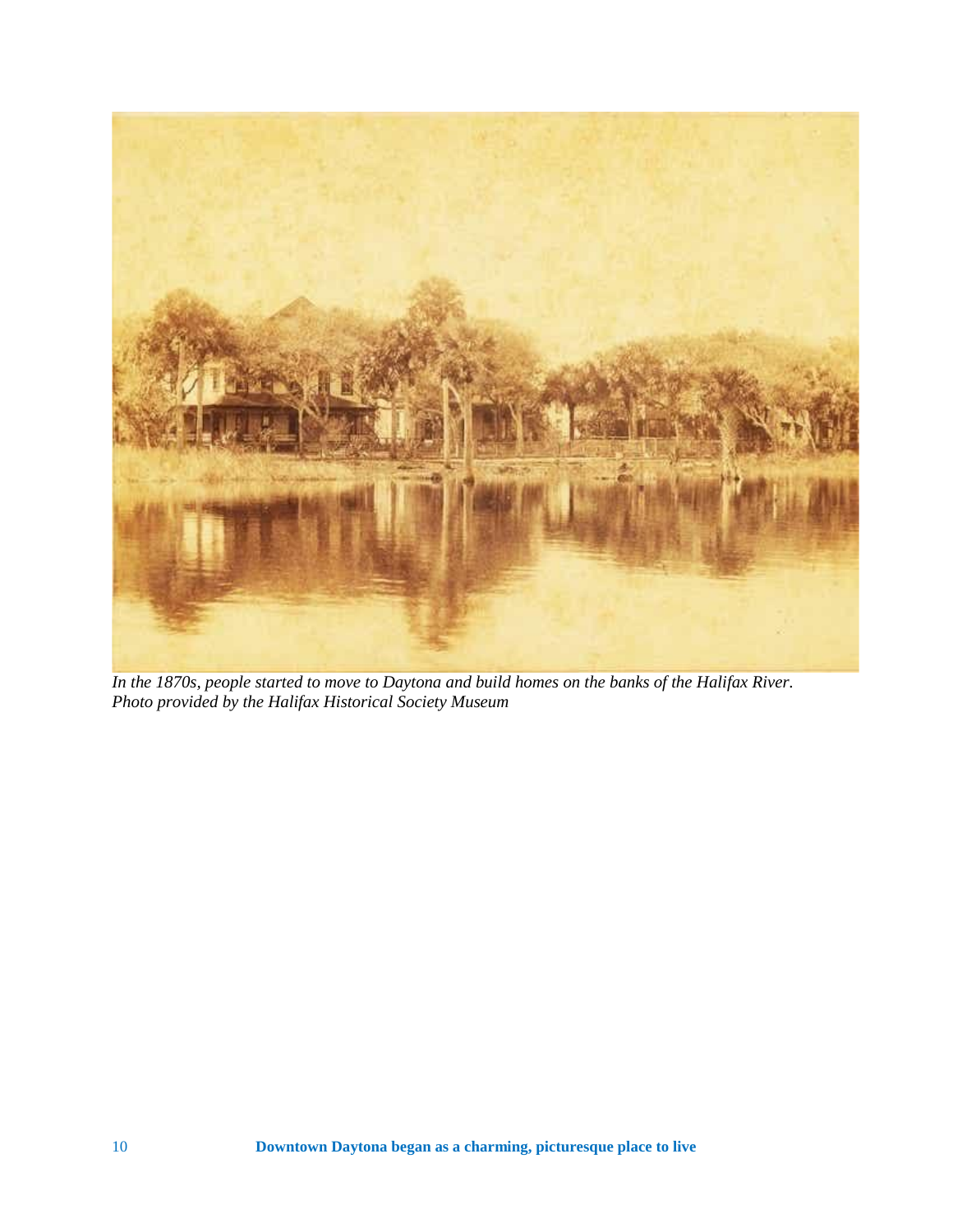

*In the early 1880s, this log cabin was the home of Black residents who were among the first settlers of Daytona Beach. The home was located in a wooded area that is now Beach Street between International Speedway Boulevard and Magnolia Avenue. The cabin sat on the site of what is now the Angell & Phelps candy store.*

*Photo provided by the Halifax Historical Society Museum*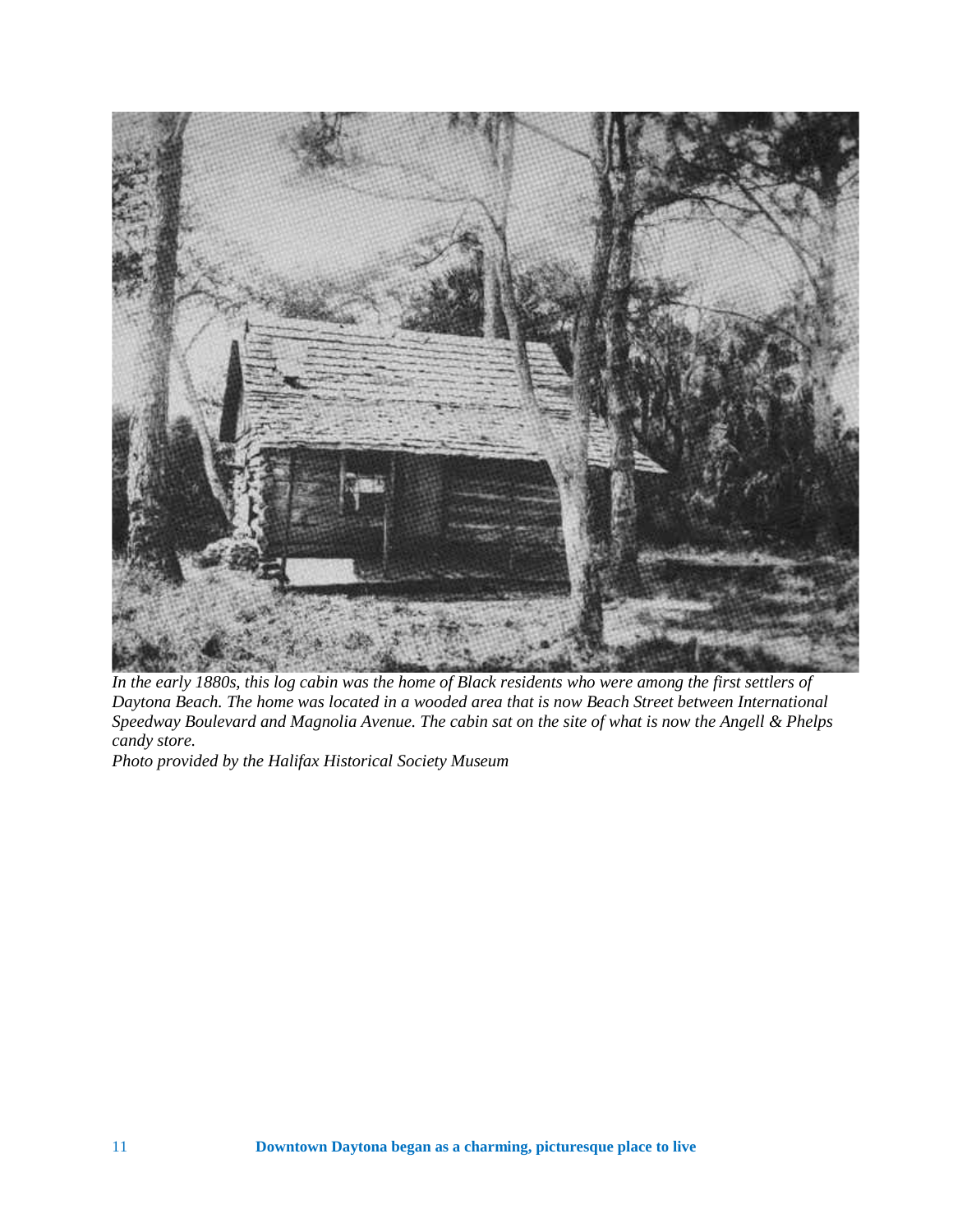

*A little girl is pictured sitting on the western bank of the Halifax River in Riverfront Park in Daytona Beach in 1936. The girl was a member of the Decker family that owned The Oaks Hotel on the corner of Ridgewood Avenue and Bay Street. Photo provided by Bonnie Decker Tippets*